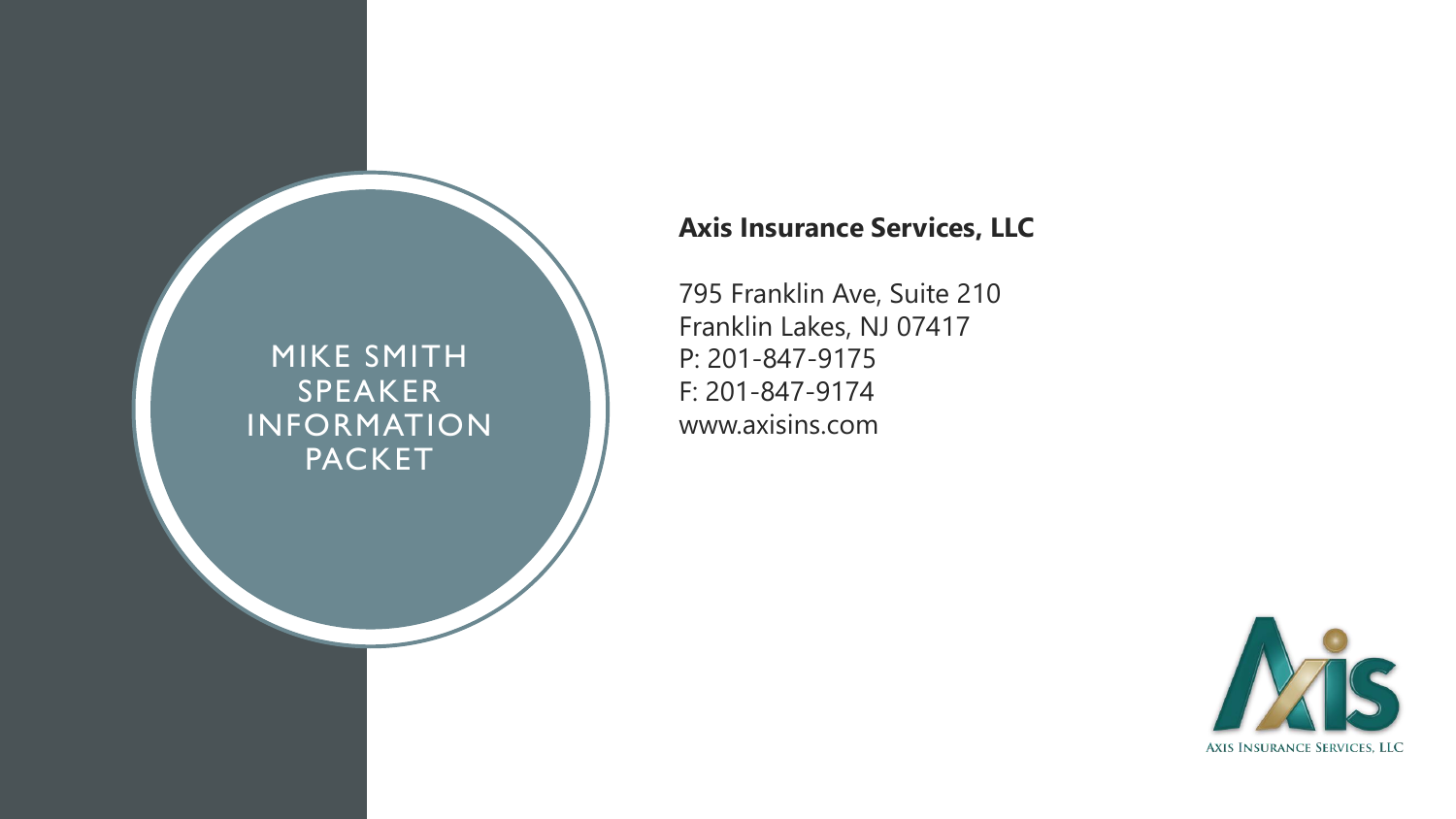

#### **Mike W. Smith** Principal/CEO msmith@axisins.com Office: 201‐847‐9175 x 105 Cell: 201-906-7802 Fax: 201-847-9174

#### **Accomplishments**

- Certified Public Accountant, 1986
- Professional Insurance Agents Association Member (PIA)
- Member of Steering Committee for Professional Liability Underwriting Society (PLUS)
- American Institute of Certified Public Accountants Member
- Founding member of FSU Seminole Club of the Delaware Valley
- B.S. in Accounting, Florida State University, 1984

Mike is the founder and President of Axis Insurance Services, LLC and PL Risk Advisors, Inc. both nationally recognized Professional and Management Liability insurance brokerages.

Mike has become a valuable market resource and has been frequently requested to be a speaker, panelist and writer on professional and management liability risk and insurance. Having over 25 years of experience in the industry, he brings a wealth of knowledge and a unique ability to create innovative coverage solutions.

In 1999, Mike founded Axis Insurance Services, LLC to provide customized Professional Liability solutions for business and in 2012, and he formed PL Risk Advisors, Inc. to create a presence in the wholesale E&O market. Today, both companies are enjoying success across the areas of errors and omissions liability, directors and officers liability, commercial crime, EPLI, privacy and network security.

Formerly a CPA audit manager at Coopers & Lybrand (now PWC), Mike managed audit and consulting services for insurance and healthcare clients, including some of the nation's most well-known Fortune 500 companies. He specialized in mergers and acquisitions and insurance company liquidations. Dealing with hundreds of insurance companies, agencies, reinsurers and alternative risk companies provided him with valuable insight into the needs of his clients.

Mike provides a unique perspective on what's at stake from both an operational and the liability perspective. Mike is a frequent speaker and author and has presented hundreds of topics to his clients and associates.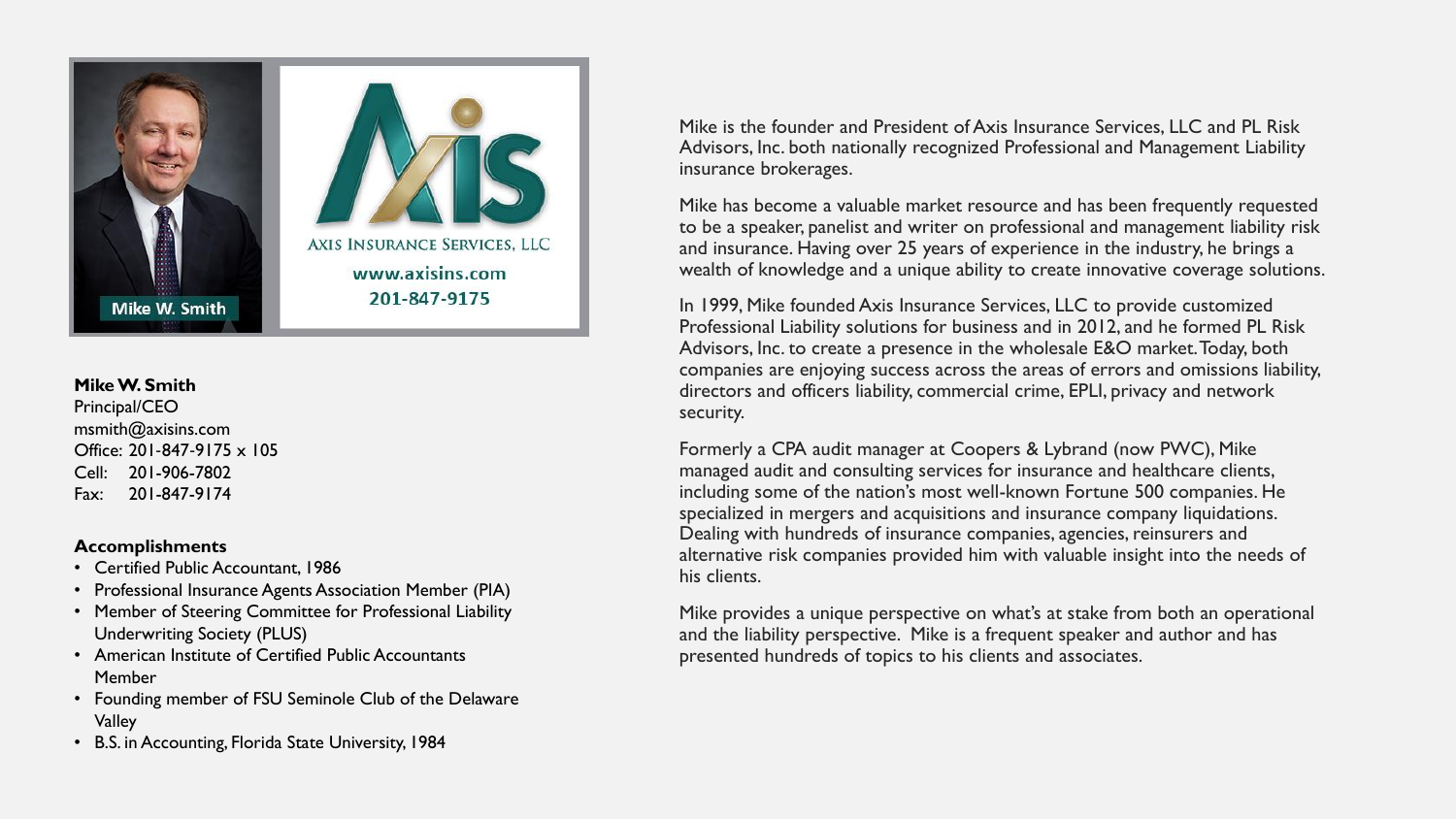## SPEAKER ENGAGEMENTS AT THE FOLLOWING ASSOCIATIONS

- NAI Global Property Management Council
- Lee & Associates
- SIOR
- Patriot Growth Partners
- New York Claims and Litigation Management Alliance
- NYC Business Development Institute (BDI)
- **ExecuSummit Insurance Conferences**
- AIG Panel
- MarshBerry Peak Performance Seminar

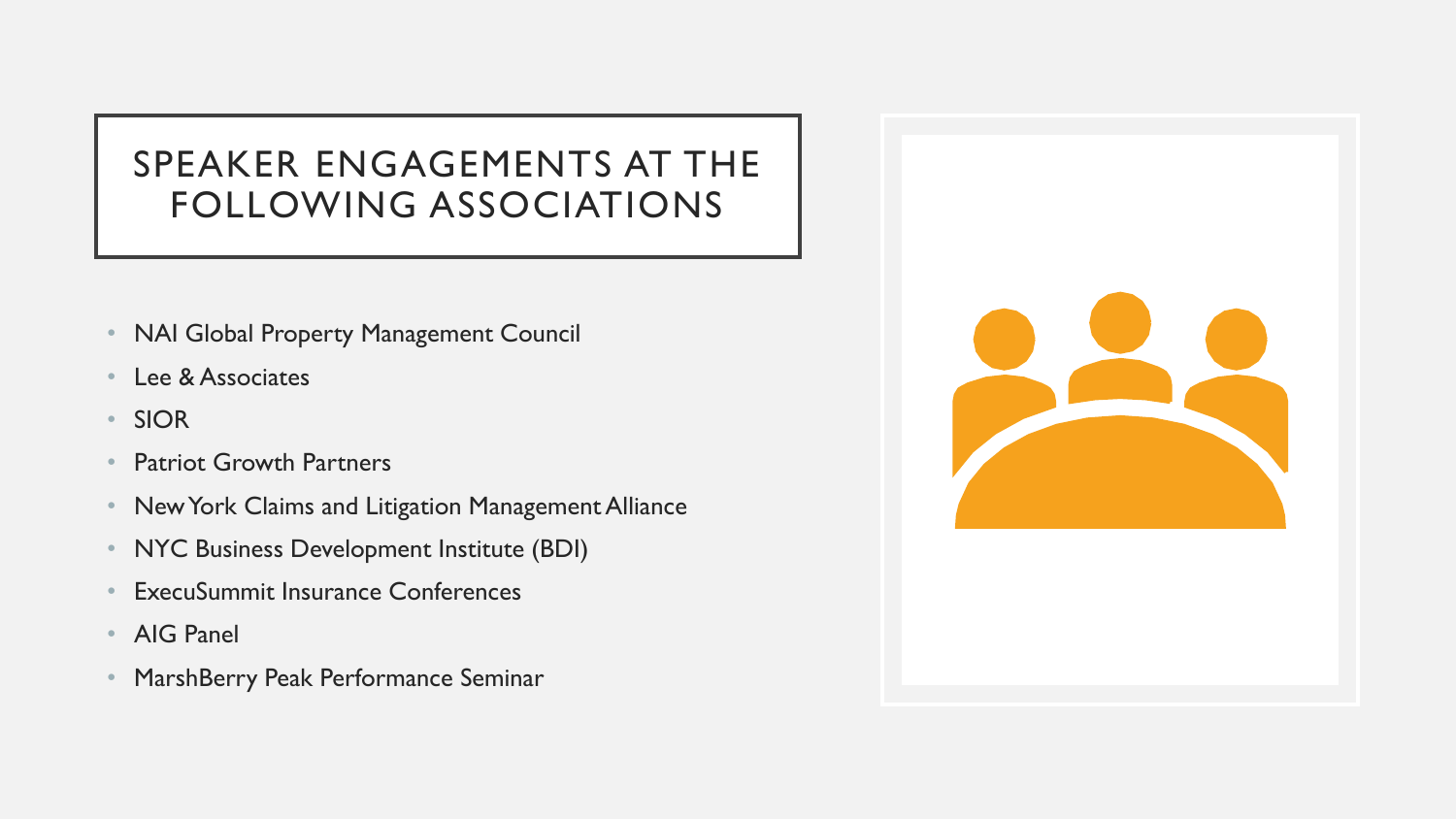## PRIOR SPEAKING ENGAGEMENT **TOPICS**

Evaluating Cyber Risk Stakeholders

Developing a Cyber Security Risk Assessment

Developing a Cyber Security Plan

Understanding Cyber and Privacy Liability Insurance

Anatomy of a Cyber Breach

Types of Cyber Events and Liabilities

Cyber/Privacy Risks Updates

Understanding PII and PHI